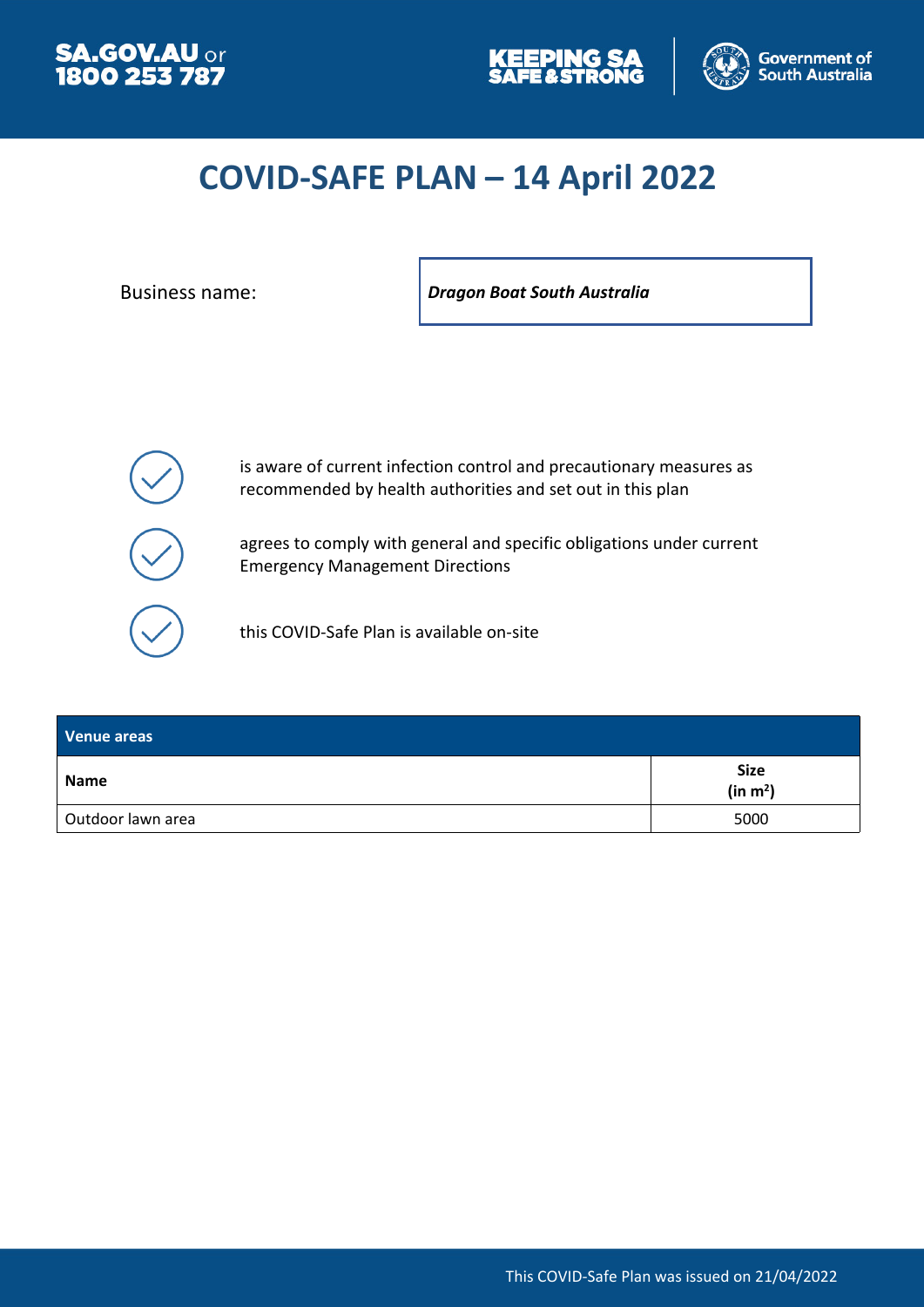



# **COVID-SAFE PLAN – 14 April 2022**

| <b>Summary</b>                                   |                                                                   |
|--------------------------------------------------|-------------------------------------------------------------------|
| <b>Name of business</b>                          | Dragon Boat South Australia                                       |
| <b>Business or activity</b>                      | Outdoor and indoor sport                                          |
| <b>Address of business or activity</b>           | <b>100 MILITARY ROAD</b><br>WEST LAKES SHORE SOUTH AUSTRALIA 5020 |
| <b>Owner or Operator name</b>                    | Peter Button                                                      |
| Plan completed by                                | Peter Button                                                      |
| <b>Contact phone</b>                             | 0439510961                                                        |
| <b>Contact email</b>                             | peter.button@sa.gov.au                                            |
| Is this plan for a one-off event or<br>activity? |                                                                   |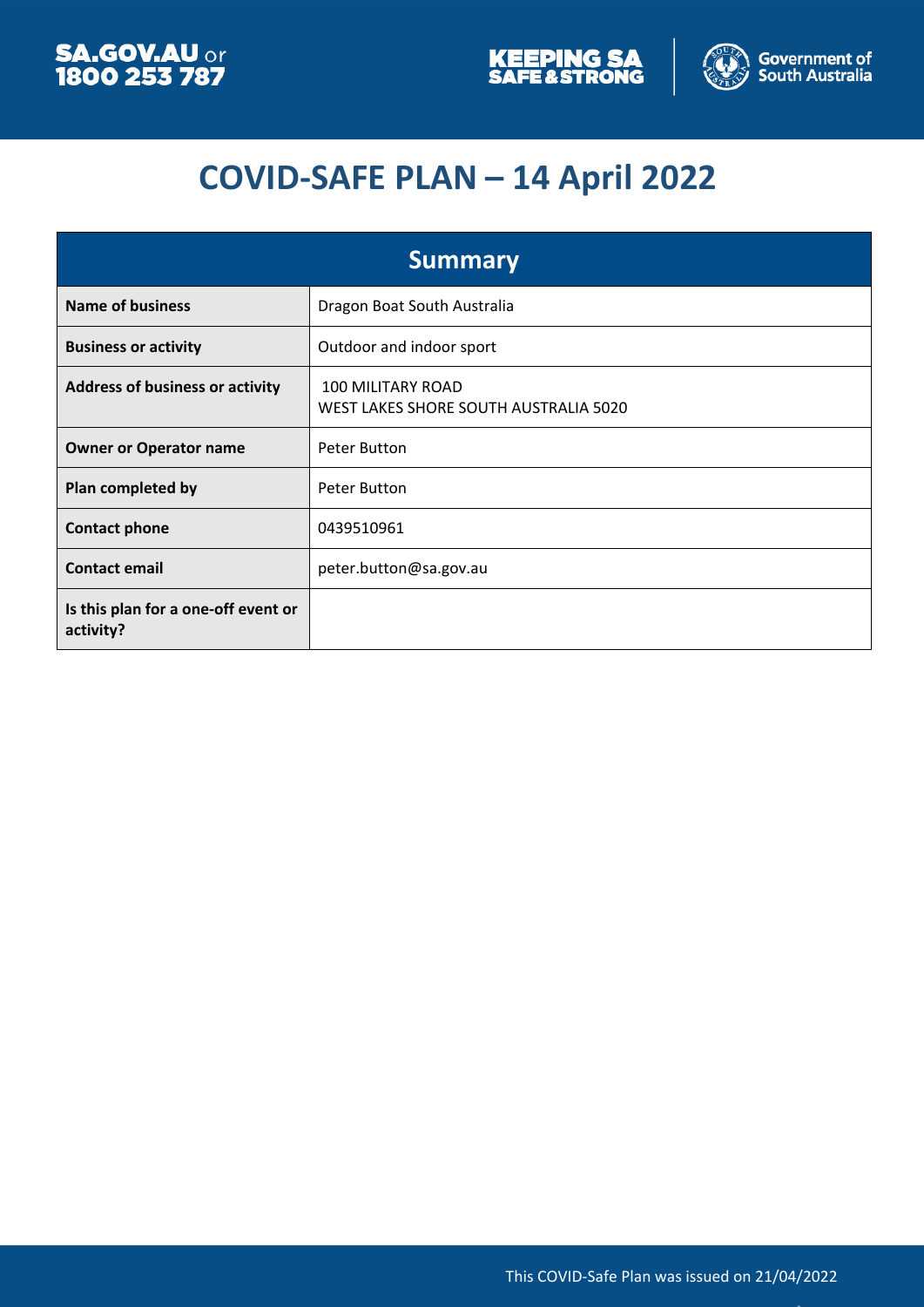





## **Obligations**

#### **General principles**

#### **Contact tracing with approved contact tracing system**

Contact tracing using an approved contact tracing system must be carried out at any Prescribed Place. A Prescribed Place is defined as:

- a. a disability care facility;
- b. a public or private hospital
- c. a residential aged care facility

#### **COVID-Safe Plan**

- A COVID-Safe Plan must be submitted by all individuals or organisations that own, operate or host Defined Public Activities, as outlined by the Emergency Management (Public Activities) (COVID-19) Direction.
- The plan must be produced on request from an authorised officer.

#### **Capacity limits**

- No more than 1,000 people are allowed on site at any one time. To be allowed to have more than 1,000 people on-site, you will need to prepare a dedicated COVID Management Plan and have this approved by SA Health.
- **Note:** a lower capacity limit may apply based on your activity type or the square metres available on site.

#### **COVID Marshals (if relevant)**

 COVID Marshals are required for events that require a COVID Management Plan. Refer to your COVID Management Plan for further details.

**I understand that the above requirements are legal obligations under current Emergency Management directions. If I do not comply with these, I may face a fine of up to \$5,000**



### **Recommendations**

#### **General**

#### **Physical distancing**

- Consider venue layout and move tables and seating to comply with physical distancing (1.5m separation) requirements.
- Dedicate separate bathroom facilities for each separate room or area of a venue, where possible. Install signage to make members of the public aware of which bathroom to use.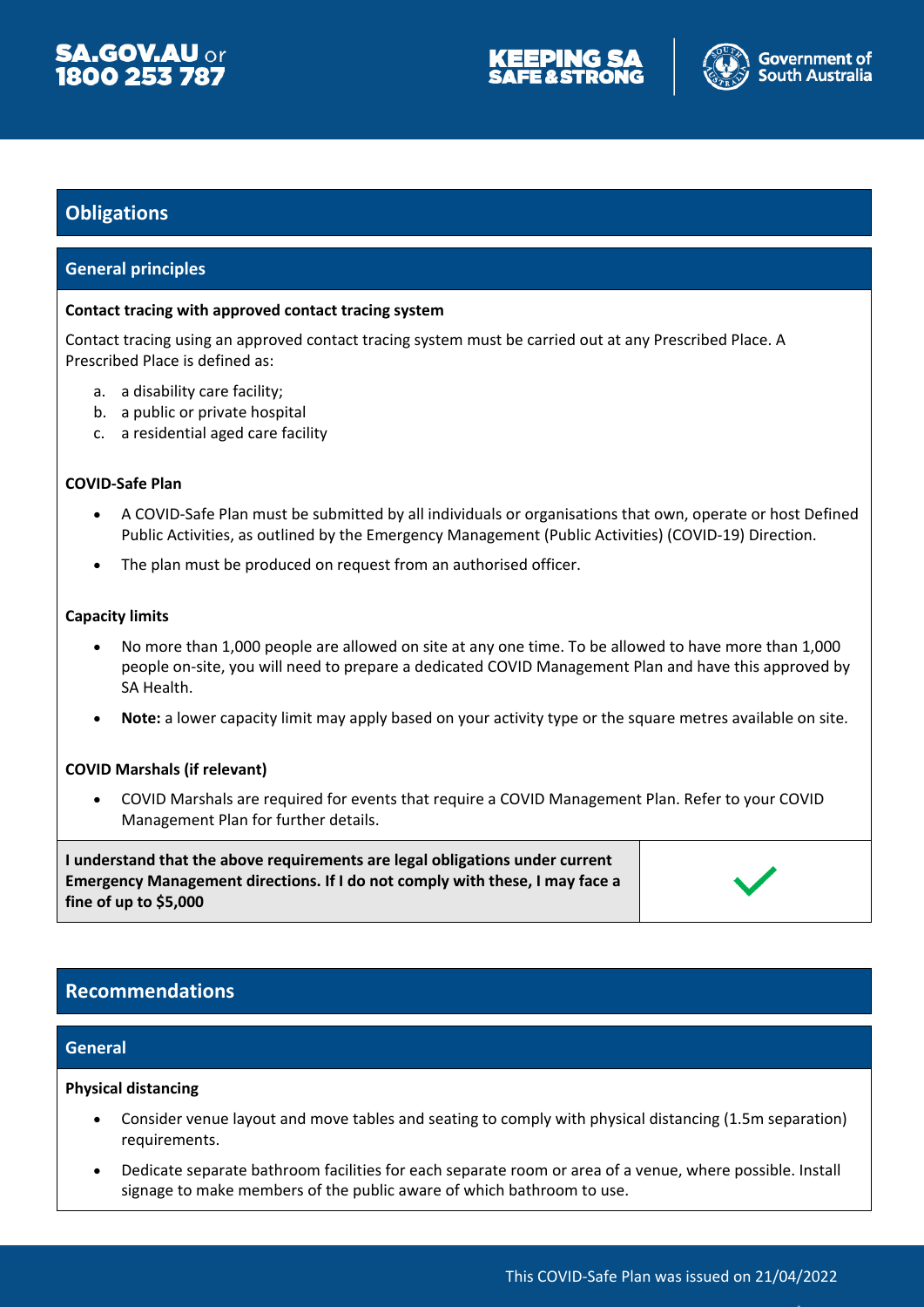





- Dedicate separate entry and exit doors from separate rooms, and pathways to encourage "one-way traffic" where possible.
- Minimise mixing between separate rooms or groups of people as much as possible.
- Display signage at the venue entrance to instruct members of the public (and staff) not to enter if they are unwell or have COVID-19 symptoms.
- Encourage contactless payments to be used where possible.
- Encourage online bookings, reservations and pre-ordering where practical.
- Consider using physical barriers, such as plexiglass screens, in areas that involve high volume interactions (e.g. point of sale).
- Consider placing floor or wall markings or signs to identify 1.5 metres distance between people, particularly for queues and waiting areas.
- Monitor compliance with physical distancing requirements, with particular regard to areas where members of the public might congregate.
- Consider limiting the duration of the activity to 2 hours or less where possible.
- Encourage and support downloading of COVID-Safe App.

#### **Contact tracing with approved contact tracing system**

Where relevant:

- To set up your COVID-Safe Check-in station(s), all you have to do is print the QR code provided in this Plan, and make it available onsite.
- It is recommended to make your QR code available on various locations, for example on each table, in a central area, near a service area, or near your entrance.
- When choosing the best place, please make sure you do not create bottlenecks/queues.
- You as the business owner/operator or person in charge of your activity are legally required to make QR code check-in available and encourage its use, and all people attending your venue - even if very briefly are required to use it to check in as soon as practical upon entry. This includes attendees, patrons, contractors, staff, couriers/delivery drivers, take-away only patrons, and so forth.
- The requirement for attendees to check in as soon as practical upon entry can be met in several ways. For example, patrons can check in once they have taken their seat at a restaurant or café via a QR code on their table, quickly check in at the door if there is no queue, or use QR codes located further into the business to avoid people congregating at the door.
- The data collected in this way is stored in a highly secure way, and can only be used by SA Health for contact tracing purposes. The data will be kept only for 28 days.
- To prevent your QR codes from getting damaged easily, you may wish to laminate the page they are printed on. This will not affect their usability.
- Please only use the QR code provided in your plan, as this is linked to your venue/place of your activity.
- You, as well as authorised officers, are allowed to ask attendees attending your venue or activity to provide evidence of having checked in by showing the confirmation text message on their phone.
- To comply with the requirement to keep your back-up contact tracing records (paper or similar) in a way that reduces the risk of them being copied, photographed, taken or used by any person other than an authorised officer, you can: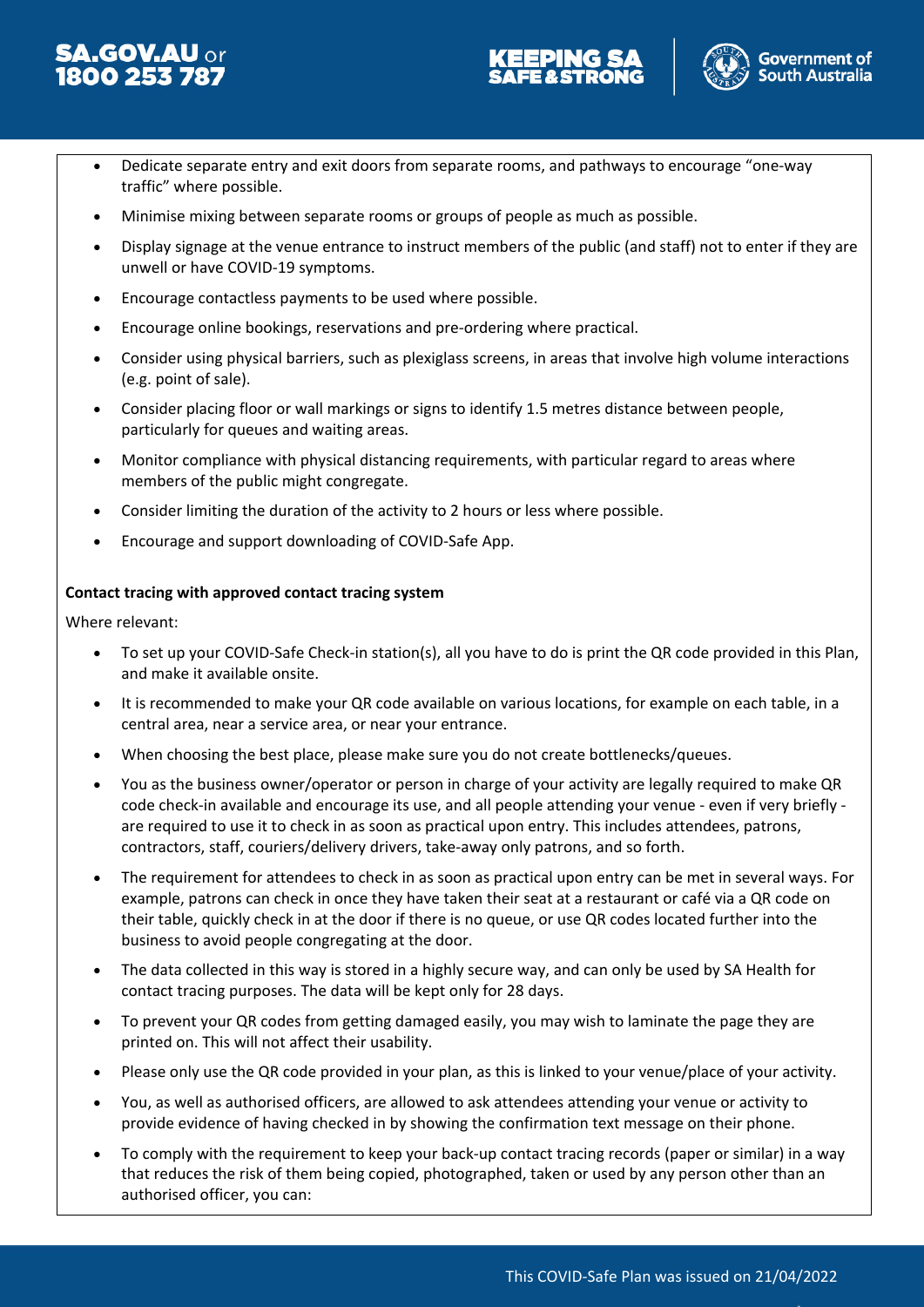





- $\circ$  Place your sign-in sheets in plain view of staff, or have individual check-in slips available that attendees can put into a secure tin or box.
- $\circ$  Ensure that any copies are kept safe and secure, and away from the general public.
- $\circ$  Ensure that you regularly remove sign-in logs and store them safely for 28 days.
- To ensure checking in is also possible for people with a disability, special needs or from a culturally or linguistically diverse background, you may want to consider:
	- o Also printing a bigger version of your QR Code (on A3 paper)
	- o Providing multiple copies of your QR codes, including both on shoulder height and at 1 metre from the ground
	- o Printing your QR code page in colour
- If you have to install a separate, unique QR code for an event (this is required for a private function, for example), please make sure you list the date of the event in the name of your COVID-Safe Plan, and please make sure the QR code is removed and no longer used after the event has ended.

#### **Staff**

- Staff should stay home if they are sick, and go home immediately if they become unwell. Unwell staff with COVID-19 compatible symptoms should be tested for COVID-19 and remain in isolation until they receive a result. They can return to work once a test is negative and their acute symptoms have resolved.
- Minimise unnecessary contact between staff. Consider dividing staff into fixed teams or shifts that do not cross over to reduce the risk of transmission.
- Consider how you will minimise contact between staff and site visitors such as delivery personnel.
- Consider if staff need any additional training to be able to implement your COVID-Safe Plan, such as COVID awareness training, COVID Marshal training, a COVID cleaning course or other training courses.
- Where relevant, please note that everyone attending your premises or activity should use COVID-SAfe Check-In. This includes staff.

#### **Ready for business**

- Print or download your COVID-Safe Plan.
- Print and display COVID-Safe materials (such as signage/posters on hygiene, physical distancing).
- Ensure all staff are aware of this plan and the requirements that are relevant to them.
- Review obligations under existing legislation and regulation which will continue to apply.
- Check that COVID-19 safety measures are risk assessed to ensure that any newly implemented measures do not create new safety or security risks.

#### **COVID Marshals**

- COVID Marshal training courses prescribed by SA Health are available online at no cost. Visit www.covid-19.sa.gov.au for more information.
- Owners, operators or people effectively in charge of a business or activity are legally responsible for the overall compliance with their COVID-Safe Plan or COVID Management Plan. This includes responsibility for their COVID Marshal(s) and other staff.